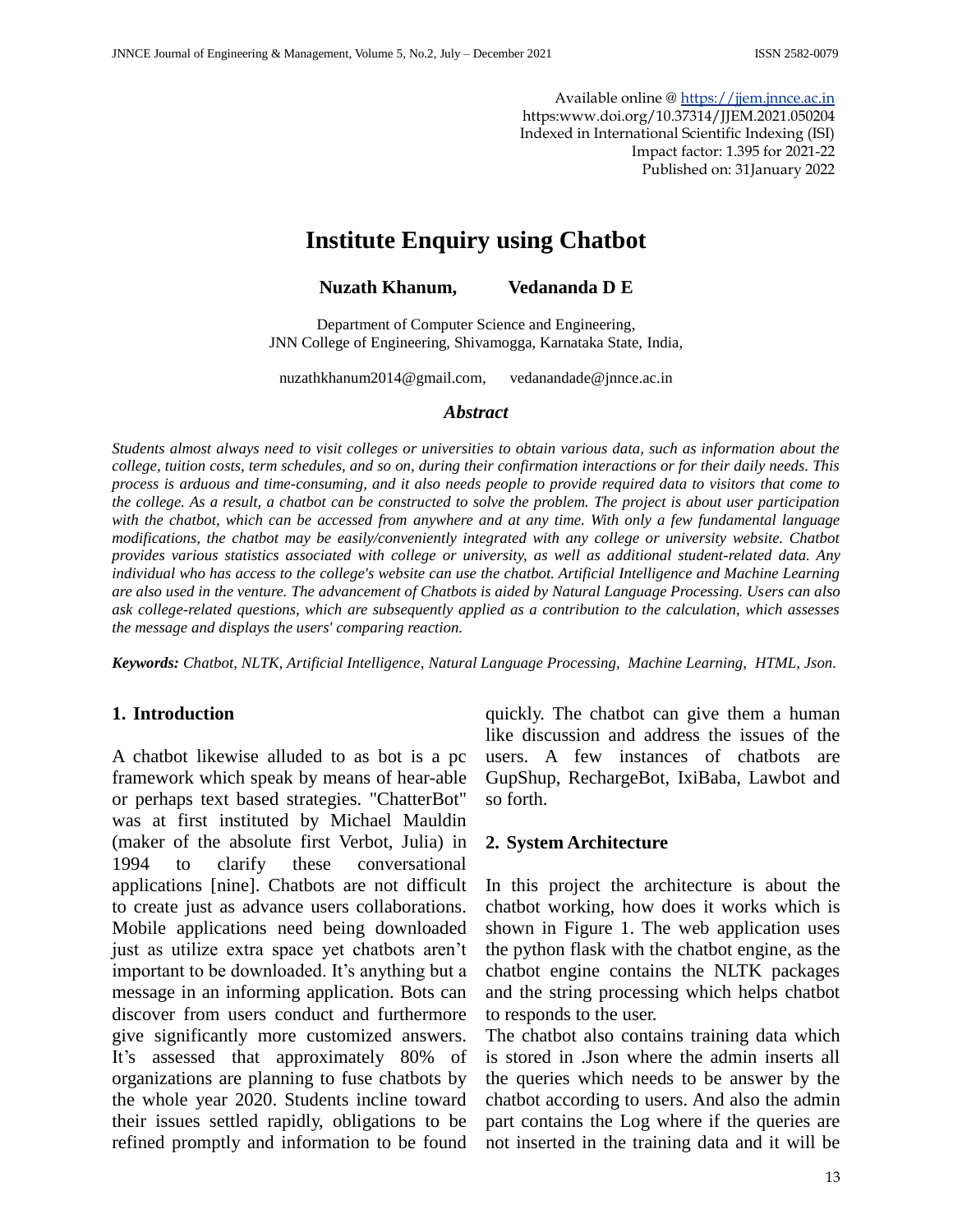taken as the feedback from the users if not been answered on time by chatbot and that to can respond to the user next time.

According to the architecture the chatbot responds to the user with the help of the training data which is present in .Json file and also the feedback file which Log file to help the users accordingly and easy to build the queries to the admin. Chatbot consist of training data as .Json, HTML, CSS, flask as web interface and NLTK package as string processing.

The architecture also shows the chatbot responds to user to which query should it respond to .Chatbot depends and works on the training data which has been given and done by the admin. Chatbot engine includes all the

data and files which is relatable to the chatbot.

The log file also shows and record the positive response which is chatbot has been answered to the queries asked by the user which is named as 'positive' and 'response' that

is chatbot responded accurately. And on other hand the feedback queries will be recorded and shown to admin to frame the queries for the next time as the user cannot miss that next time, so which is named as 'negative' in the Log file.



Figure 1: System Architecture

At last the chatbot answers all the queries which are present in the database which is present in .Json file and if not present taken as feedback and will answer it next time. There is no disadvantage that the chatbot do not respond and will not answer to the other question apart from the database. So this above architecture shows how each and every part works to complete this institute enquiry chatbot.

### **3. Methodology**

The flowchart in Figure 2 shows that how the chatbot works.



Figure 2: Flow Chart

The chatbot query will be taken as the input from the user to the chatbot, then the flask handling will taken place to the query according users after the flask request will be handled then the training data which is made up of .Json file will be read and the chatbot engine will be responded accordingly.

If yes then the query gets matched then matched result will be shown to the user by the chatbot and if not the query is matched to the user's query then default result what has been given to the chatbot will be reflected at that time and the queries will be taken as the feedback which is stored in the Log file.

Then the Log file will have both the response which has been asked by the user and answered by the chatbot, and even the queries are not present in the training data can be taken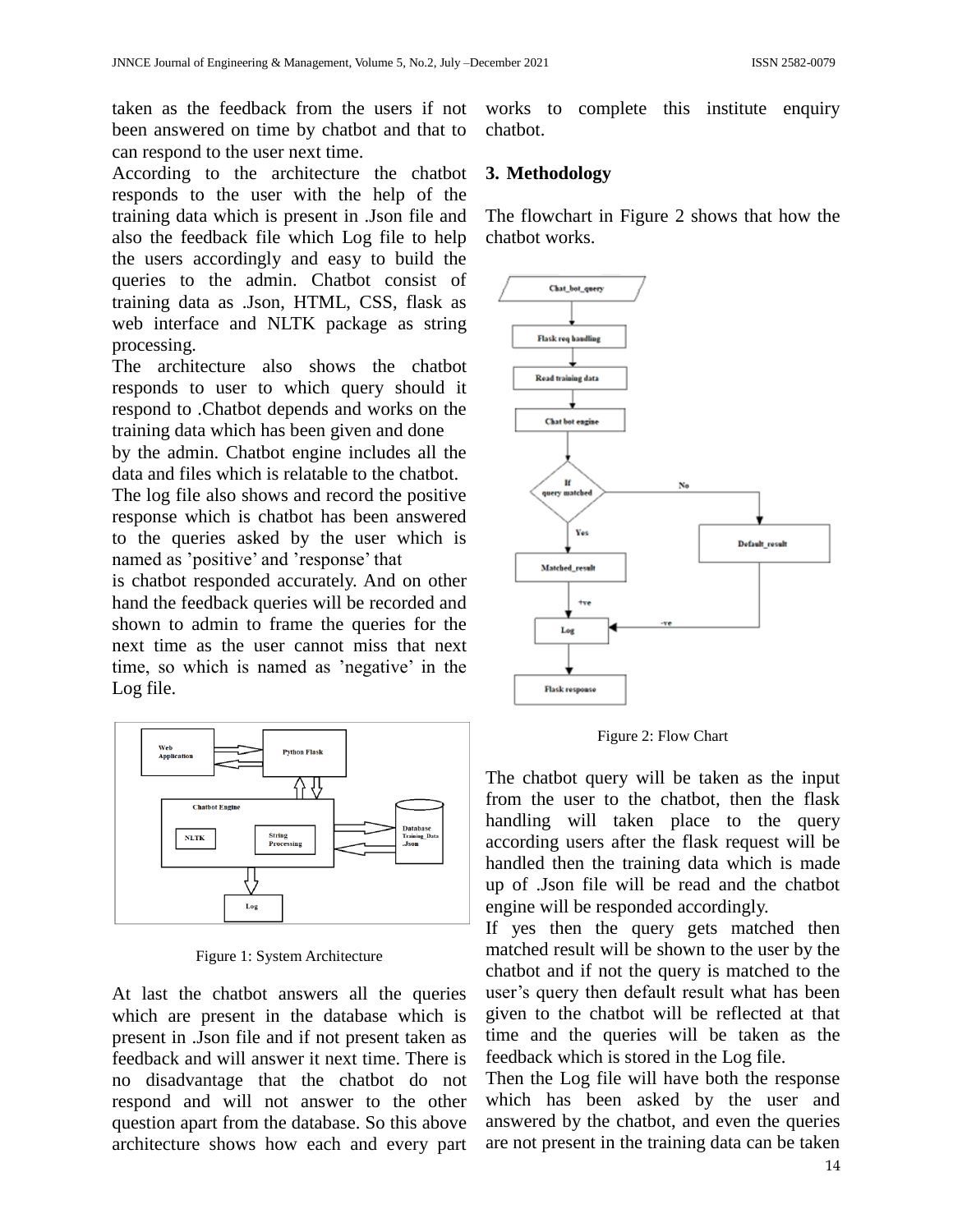as the feedback so that the admin can insert those queries to be answered accordingly by the chatbot to the user. And finally, the python flask which acts as the web interface will reflect the answer by the chatbot which has been asked by the users.

In this Figure 3 is about log plotter where the graph shows that the positive response of the value 1 and the negative is of zero. The user asks the query and the chatbot responds to it correctly if the query is in the training database which has been stored in .Json file, so the response will be recorded in a log file as positive and the value shown in the graph is 1 like how many accurate answer has been responded by the chatbot to the user's query. If the training database doesn't contains the query which been asked by the user, then the chatbot responds the default answer that is "Sorry, i didn't get you" and these queries which has not been answered correctly will be taken as feedback and stored in a Log.txt file which will be shown as the Negative response. Hence it will help admin to add/insert the queries which has not been answered by the chatbot in the training data which is in .json File.



Figure 3: Log Plotter

The x and y axis are present in the graph, where the x-axis represent the num request that is nothing but the number of request has been recorded in the Log.txt file where the chatbot has been responded to the user which correct or not correct that means positive response or negative response. In the other hand y-axis represent the pos\_neg\_list that is

nothing but the positive negative list which has been shown in the graph that the list has like the negative is shown as 0 and the positive as 1.

#### **4. Results and Discussion**

The website snapshot is shown in Figure 4, where we can see a clear picture or snapshot of the website, as well as the blue chatbot icon on the website, which is located on the right bottom of the website page. The combination of website and chatbot is shown in this screenshot.



Figure 4: Website snapshot 1

In Figure 5, you can see how the chatbot actually looks. "Hello, welcome to JNNCE!" the chatbot will greet users at first. Send me a message." After that, the user can begin to ask questions about college to which the student or parent is interested.

| @ INNCE Chatbot<br>$x +$                       |                                                                                                                                      | o<br>$\times$<br>$\circ$   |
|------------------------------------------------|--------------------------------------------------------------------------------------------------------------------------------------|----------------------------|
| @ http://127.0.0.1:9337<br>$\circ$<br>k.<br>÷. |                                                                                                                                      | a                          |
| III Apps<br><b>By</b><br>Gmail                 | O YouTube E Maps @ Announce   @ Chatterlasticating   SACL-Rations for.     Mitia Learn - NEW.       Integra-ling   G. Gaugie-Account | <b>EE</b> Reading Fat<br>× |
|                                                | 查 Jawahartal Nehru National College Of Engineering Chatbot 叠                                                                         |                            |
|                                                |                                                                                                                                      |                            |
|                                                | ÷<br>12.45<br><b>JNNCE</b>                                                                                                           |                            |
|                                                | Hi, welcome to JNNCEI Go atlead and send me a<br>ō<br>ă<br>æ<br>message.<br>a.                                                       |                            |
|                                                | ìо<br>v                                                                                                                              |                            |
|                                                |                                                                                                                                      |                            |
|                                                |                                                                                                                                      |                            |
|                                                |                                                                                                                                      |                            |
|                                                |                                                                                                                                      |                            |
|                                                |                                                                                                                                      |                            |
|                                                | ឆឹ<br>9<br>e<br>ធ                                                                                                                    |                            |
|                                                |                                                                                                                                      |                            |
|                                                |                                                                                                                                      |                            |
|                                                | Ġ.                                                                                                                                   |                            |
|                                                | c.                                                                                                                                   |                            |
|                                                | Enter your message.<br>Send                                                                                                          |                            |
|                                                |                                                                                                                                      |                            |

Figure 5: Chatbot Snapshot 1

Almost all users, such as students and parents, want to know where the college is located, what it looks like, and how far it is from the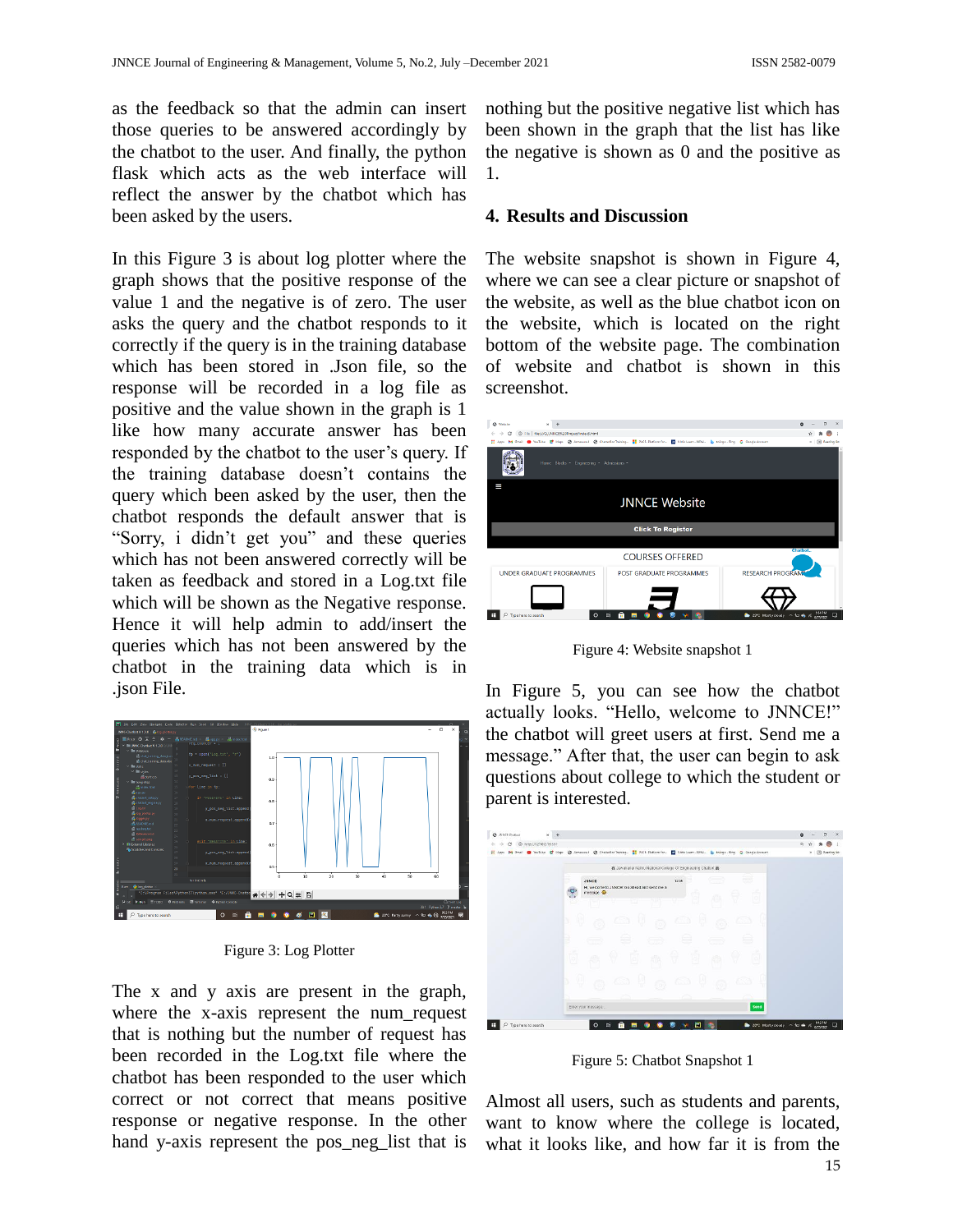users' location. The location in the snapshot is nothing more than the Url, which can be copied and entered into the user's map to locate the college. The user can access and take it from the chatbot part by using the location Urls in this chatbot. The screenshot above indicates that the chatbot can also function with Urls, as illustrated in Figure 6.



Figure 6: Chatbot Snapshot 2

The screenshot in Figure 7 shows how the chatbot responds to users for any query, with a focus on how string matching is accomplished. If a user types 'hi,' the chatbot will respond with 'Hello,' for example. 'How may I assist you?' 'Hiiiiiiiiiiiiiiiiii' many users will use and become addicted to the fact that they may use as many "i's" in the word "hi" in order for the chatbot to react by matching the string and responding with the same response as 'Hello, How may I assist you'.



Figure 7: Chatbot Snapshot 3

The image in Figure 8 is of a log plotter, where the graph indicates a positive reaction of 1 and a negative response of 0. If the query is in the training database, which has been stored in, the user asks the question, and the chatbot responds appropriately. file json, As a result, the response will be logged as positive in a log file, and the value displayed in the graph will be 1, indicating how many accurate answers the chatbot has provided in response to the user's enquiry.



Figure 8: Snapshot Log Plotter

#### **5. Conclusion**

The users can collaborate with speedy approach by furnishing with the best instrument which is called as chatbot. Helpful to the users as it permits to enter enquires in normal language and wanted data is acquired effectively to the users. In this project, insights concerning plan, calculation utilized and execution of the chatbot is introduced. The users doesn't have to assemble data by visiting college or universities, users can get to it straight forwardly from these chatbot anyplace or whenever that is 24×7.

## **6. Future Scope**

The extent of the chatbot can be expanded by embeddings information for every one of the offices, preparing the bot with fluctuated information, testing it on live site and dependent on that input embeddings seriously preparing information to the bot.

A portion of the new highlights which can be added to the bot are:

1. Discourse acknowledgment include through which student can ask their